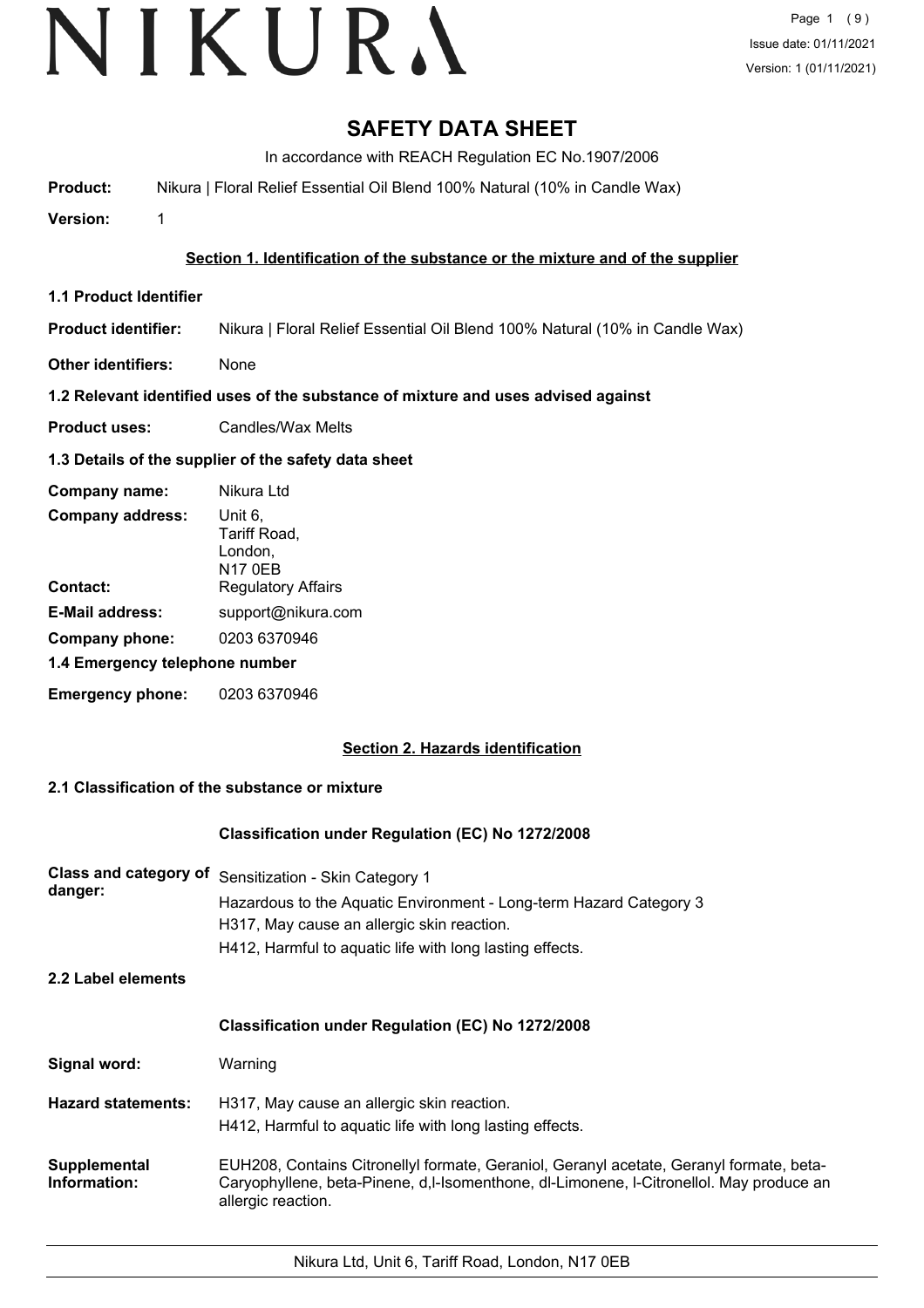# **SAFETY DATA SHEET**

In accordance with REACH Regulation EC No.1907/2006

**Product:** Nikura | Floral Relief Essential Oil Blend 100% Natural (10% in Candle Wax)

P261, Avoid breathing vapour or dust.

## **Version:** 1

**Precautionary statements:**

P272, Contaminated work clothing should not be allowed out of the workplace. P273, Avoid release to the environment. P280, Wear protective gloves/eye protection/face protection. P302/352, IF ON SKIN: Wash with plenty of soap and water. P333/313, If skin irritation or rash occurs: Get medical advice/attention.

P363, Wash contaminated clothing before reuse.

P501, Dispose of contents/container to approved disposal site, in accordance with local regulations.



## **2.3 Other hazards**

**Other hazards:** None

**Section 3. Composition / information on ingredients**

## **3.2 Mixtures**

## **Contains:**

| <b>Name</b>          | <b>CAS</b> | EC.       | <b>REACH Registration</b><br>No. | $\%$  | <b>Classification for</b><br>(CLP) 1272/2008                                                                                            |
|----------------------|------------|-----------|----------------------------------|-------|-----------------------------------------------------------------------------------------------------------------------------------------|
| Linalyl acetate      | 115-95-7   | 204-116-4 |                                  | 2.68% | Skin Irrit, 2-Skin Sens.<br>1B;H315-H317.-                                                                                              |
| <b>I</b> Linalool    | 78-70-6    | 201-134-4 |                                  | 2.65% | Skin Irrit. 2-Eye Irrit. 2-<br>Skin Sens. 1B:H315-<br>H317-H319.-                                                                       |
| <b>I</b> Geraniol    | 106-24-1   | 203-377-1 |                                  | 0.55% | Skin Irrit. 2-Eye Dam.<br>1-Skin Sens. 1;H315-<br>H317-H318.-                                                                           |
| II-Citronellol       | 7540-51-4  | 231-415-7 |                                  | 0.53% | Skin Irrit. 2-Eye Irrit. 2-<br>Skin Sens. 1B;H315-<br>H317-H319,-                                                                       |
| <b>I</b> dl-Limonene | 138-86-3   | 205-341-0 |                                  | 0.39% | Flam. Liq. 3-Skin Irrit.<br>2-Skin Sens. 1B-Asp.<br>Tox 1-Aquatic Acute 1-<br>Aquatic Chronic 3:<br>H226-H304-H315-<br>H317-H400-H412,- |
| lbeta-Pinene         | 127-91-3   | 204-872-5 |                                  | 0.23% | Flam. Liq. 3-Skin Irrit.<br>2-Skin Sens. 1B-Asp.<br>Tox 1-Aquatic Acute 1-<br>Aquatic Chronic 1;<br>H226-H304-H315-<br>H317-H410,-      |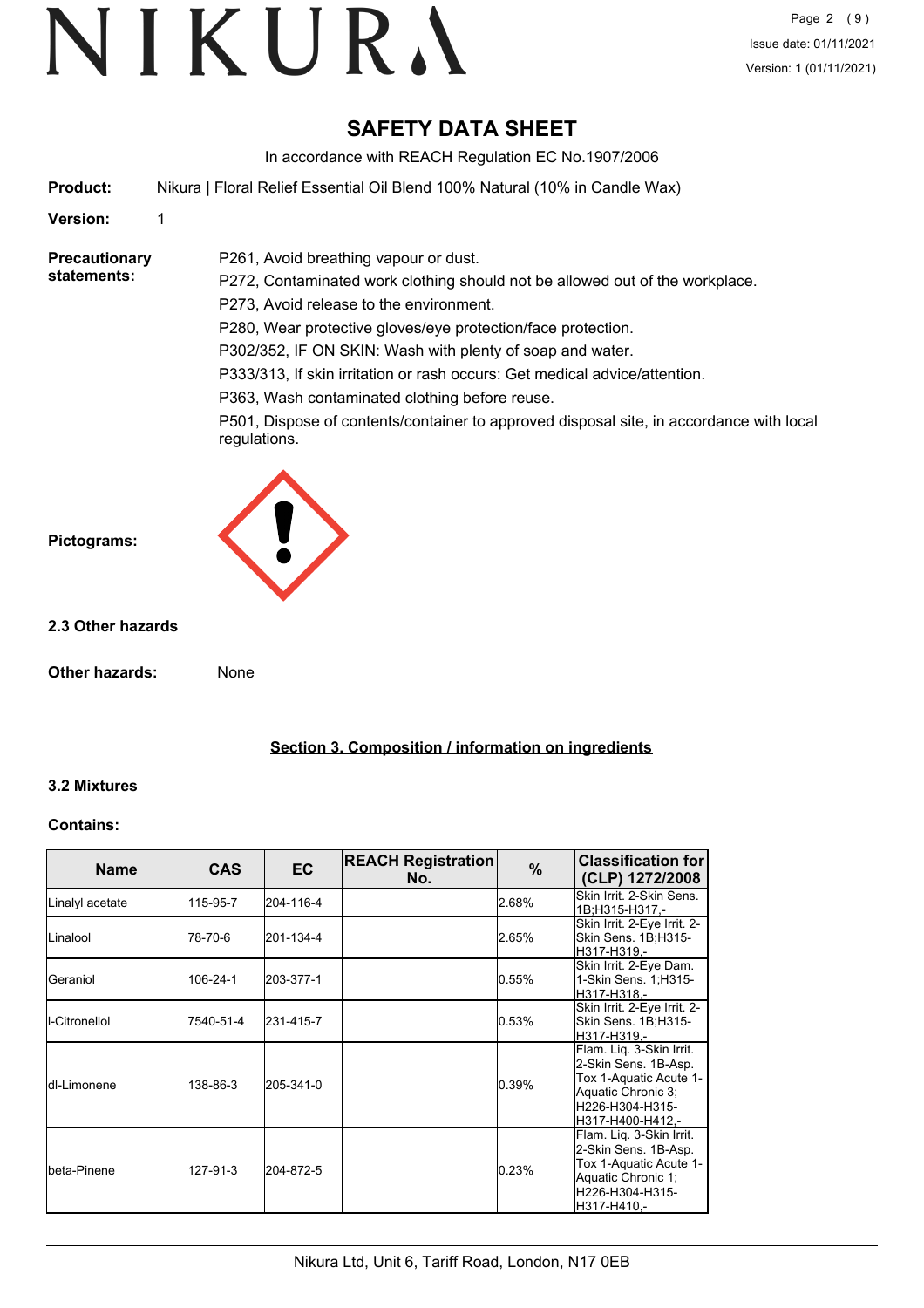# **SAFETY DATA SHEET**

In accordance with REACH Regulation EC No.1907/2006

**Product:** Nikura | Floral Relief Essential Oil Blend 100% Natural (10% in Candle Wax)

## **Version:** 1

|                           |            |           |       | Skin Irrit, 2-Skin Sens. |
|---------------------------|------------|-----------|-------|--------------------------|
| ld.I-Isomenthone          | 491-07-6   | 207-727-4 | 0.20% | 1B;H315-H317,-           |
| Citronellyl formate       | 105-85-1   | 203-338-9 | 0.20% | Skin Irrit, 2-Skin Sens. |
|                           |            |           |       | 1B;H315-H317,-           |
|                           |            |           |       | Skin Sens. 1B-Asp.       |
| beta-Caryophyllene        | 87-44-5    | 201-746-1 | 0.19% | Tox 1-Aquatic Chronic    |
|                           |            |           |       | 4:H304-H317-H413.-       |
|                           |            |           |       | Skin Irrit. 2-Aquatic    |
|                           |            |           |       | Acute 1-Aquatic          |
| Itrans beta-Ocimene       | 3779-61-1  |           | 0.17% | Chronic 2; H315-H400-    |
|                           |            |           |       | H411.-                   |
|                           |            |           |       | Skin Sens. 1B-Aquatic    |
|                           |            |           |       | Acute 1-Aquatic          |
| Geranyl formate           | 105-86-2   | 203-339-4 | 0.15% | Chronic 2; H317-H400-    |
|                           |            |           |       | H411 -                   |
|                           |            |           |       | Skin Irrit, 2-Skin Sens. |
| Geranyl acetate           | 105-87-3   | 203-341-5 | 0.14% | 1B-Aquatic Chronic 3;    |
|                           |            |           |       | H315-H317-H412.-         |
|                           |            |           |       | Flam. Liq. 3-Skin Irrit. |
|                           |            |           |       | 2-Asp. Tox 1-Aquatic     |
| <b>I</b> cis-beta-Ocimene | 3338-55-4  | 222-081-3 | 0.13% | Acute 1-Aquatic          |
|                           |            |           |       | Chronic 2; H226-H304-    |
|                           |            |           |       |                          |
|                           |            |           |       | H315-H400-H411.-         |
|                           |            |           |       | Skin Sens. 1B-Aquatic    |
| Citronellyl tiglate       | 24717-85-9 | 246-426-2 | 0.03% | Acute 1-Aquatic          |
|                           |            |           |       | Chronic 1; H317-H410,-   |

## **Substances with Community workplace exposure limits:**

Not Applicable

**Substances that are persistent, bioaccumulative and toxic or very persistent and very bioaccumulative, greater than 0.1%:**

Not Applicable

## **Section 4. First-aid measures**

## **4.1 Description of first aid measures**

| Inhalation:    | Remove from exposure site to fresh air, keep at rest, and obtain medical attention.          |
|----------------|----------------------------------------------------------------------------------------------|
| Eye exposure:  | Flush immediately with water for at least 15 minutes. Contact physician if symptoms persist. |
| Skin exposure: | IF ON SKIN: Wash with plenty of soap and water.                                              |
| Ingestion:     | Rinse mouth with water and obtain medical attention.                                         |

## **4.2 Most important symptoms and effects, both acute and delayed**

May cause an allergic skin reaction.

## **4.3 Indication of any immediate medical attention and special treatment needed**

None expected, see Section 4.1 for further information.

## **SECTION 5: Firefighting measures**

## **5.1 Extinguishing media**

Suitable media: Carbon dioxide, Dry chemical, Foam.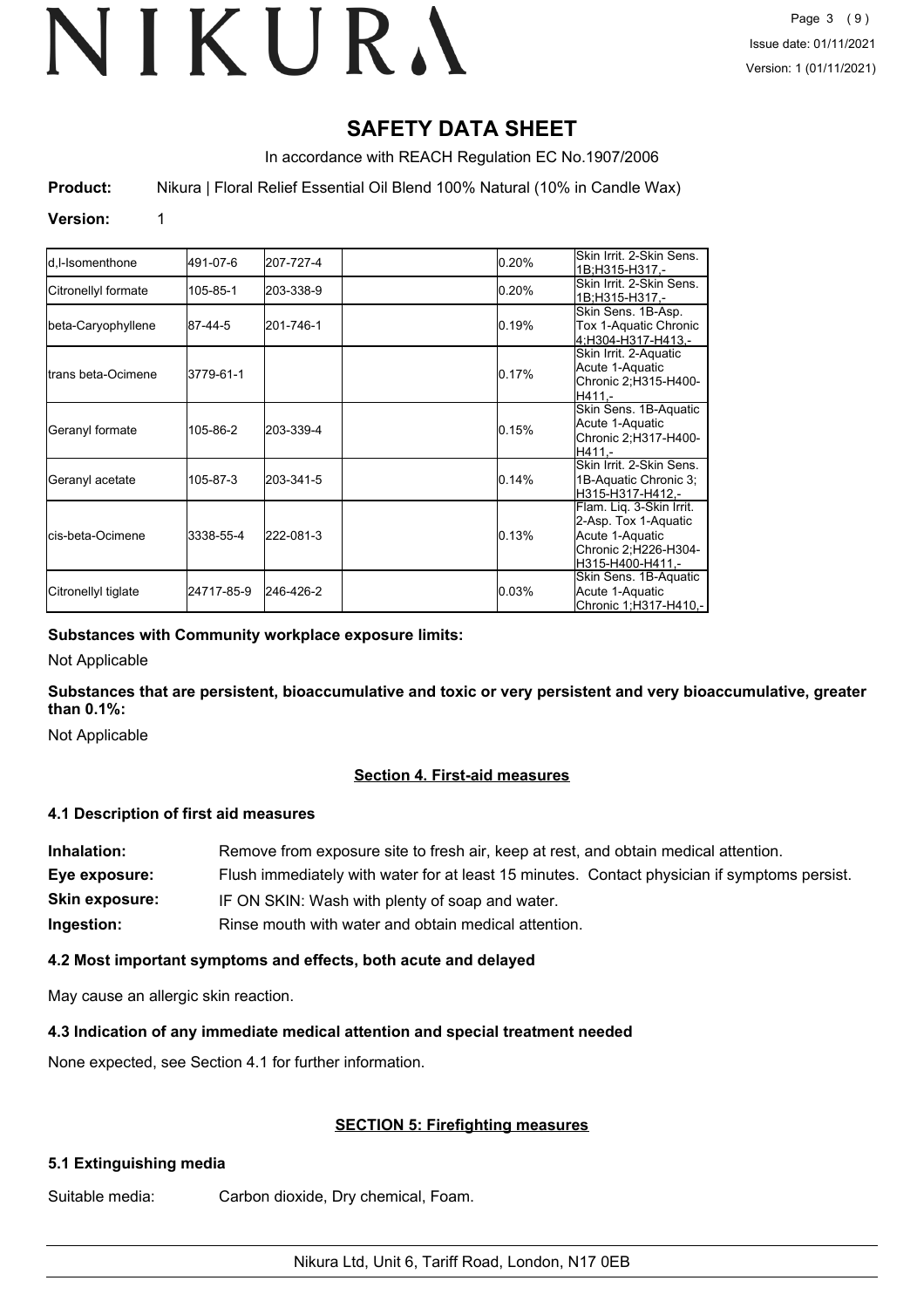# VIKURA

# **SAFETY DATA SHEET**

In accordance with REACH Regulation EC No.1907/2006

**Product:** Nikura | Floral Relief Essential Oil Blend 100% Natural (10% in Candle Wax)

**Version:** 1

## **5.2 Special hazards arising from the substance or mixture**

In case of fire, may be liberated: Carbon monoxide, Unidentified organic compounds.

## **5.3 Advice for fire fighters:**

In case of insufficient ventilation, wear suitable respiratory equipment.

## **Section 6. Accidental release measures**

## **6.1 Personal precautions, protective equipment and emergency procedures:**

Avoid inhalation. Avoid contact with skin and eyes. See protective measures under Section 7 and 8.

## **6.2 Environmental precautions:**

Keep away from drains, surface and ground water, and soil.

## **6.3 Methods and material for containment and cleaning up:**

Remove ignition sources. Provide adequate ventilation. Avoid excessive inhalation of vapours. Contain spillage immediately by use of sand or inert powder. Dispose of according to local regulations.

## **6.4 Reference to other sections:**

Also refer to sections 8 and 13.

## **Section 7. Handling and storage**

## **7.1 Precautions for safe handling:**

Keep away from heat, sparks, open flames and hot surfaces. - No smoking. Use personal protective equipment as required. Use in accordance with good manufacturing and industrial hygiene practices. Use in areas with adequate ventilation Do not eat, drink or smoke when using this product.

## **7.2 Conditions for safe storage, including any incompatibilities:**

Store in a well-ventilated place. Keep container tightly closed. Keep cool. Ground/bond container and receiving equipment. Use explosion-proof electrical, ventilating and lighting equipment. Use only non-sparking tools. Take precautionary measures against static discharge.

## **7.3 Specific end use(s):**

Candles/Wax Melts: Use in accordance with good manufacturing and industrial hygiene practices.

## **Section 8. Exposure controls/personal protection**

## **8.1 Control parameters**

Workplace exposure limits: Not Applicable

Nikura Ltd, Unit 6, Tariff Road, London, N17 0EB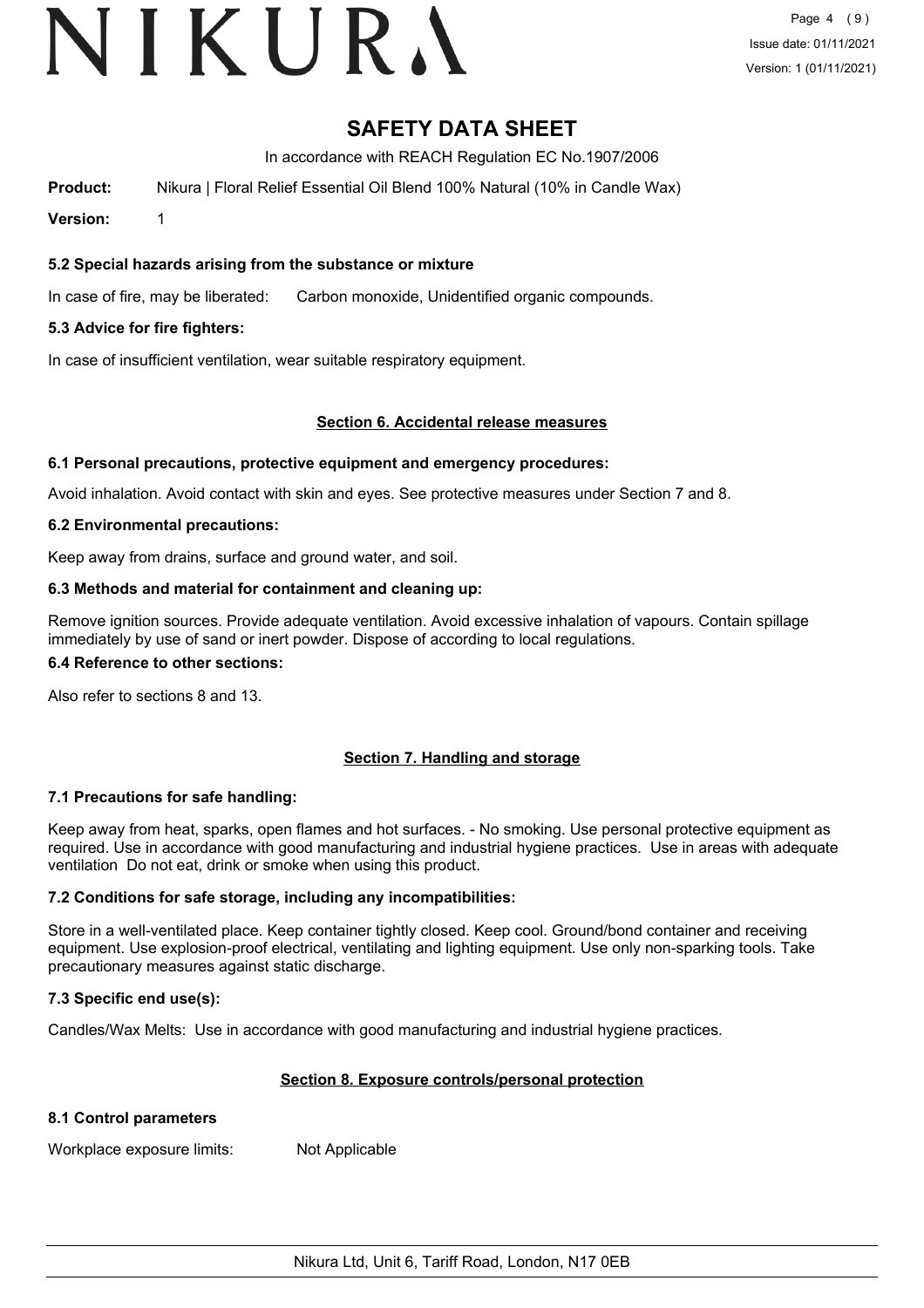# VIKURA

# **SAFETY DATA SHEET**

In accordance with REACH Regulation EC No.1907/2006

**Product:** Nikura | Floral Relief Essential Oil Blend 100% Natural (10% in Candle Wax)

**Version:** 1

## **8.2 Exposure Controls**

#### **Eye / Skin Protection**

Wear protective gloves/eye protection/face protection

## **Respiratory Protection**

Under normal conditions of use and where adequate ventilation is available to prevent build up of excessive vapour, this material should not require special engineering controls. However, in conditions of high or prolonged use, or high temperature or other conditions which increase exposure, the following engineering controls can be used to minimise exposure to personnel: a) Increase ventilation of the area with local exhaust ventilation. b) Personnel can use an approved, appropriately fitted respirator with organic vapour cartridge or canisters and particulate filters. c) Use closed systems for transferring and processing this material.

Also refer to Sections 2 and 7.

## **Section 9. Physical and chemical properties**

#### **9.1 Information on basic physical and chemical properties**

| Appearance:                                   | Not determined                               |
|-----------------------------------------------|----------------------------------------------|
| Odour:                                        | Not determined                               |
| <b>Odour threshold:</b>                       | Not determined                               |
| pH:                                           | Not determined                               |
| Melting point / freezing point:               | Not determined                               |
| Initial boiling point / range:                | Not determined                               |
| Flash point:                                  | > 200 °C                                     |
| <b>Evaporation rate:</b>                      | Not determined                               |
| Flammability (solid, gas):                    | Not determined                               |
| Upper/lower flammability or explosive limits: | Product does not present an explosion hazard |
| Vapour pressure:                              | Not determined                               |
| Vapour density:                               | Not determined                               |
| <b>Relative density:</b>                      | Not determined                               |
| Solubility(ies):                              | Not determined                               |
| Partition coefficient: n-octanol/water:       | Not determined                               |
| Auto-ignition temperature:                    | Not determined                               |
| <b>Decomposition temperature:</b>             | Not determined                               |
| <b>Viscosity:</b>                             | Not determined                               |
| <b>Explosive properties:</b>                  | Not expected                                 |
| <b>Oxidising properties:</b>                  | Not expected                                 |
| 9.2 Other information:                        | None available                               |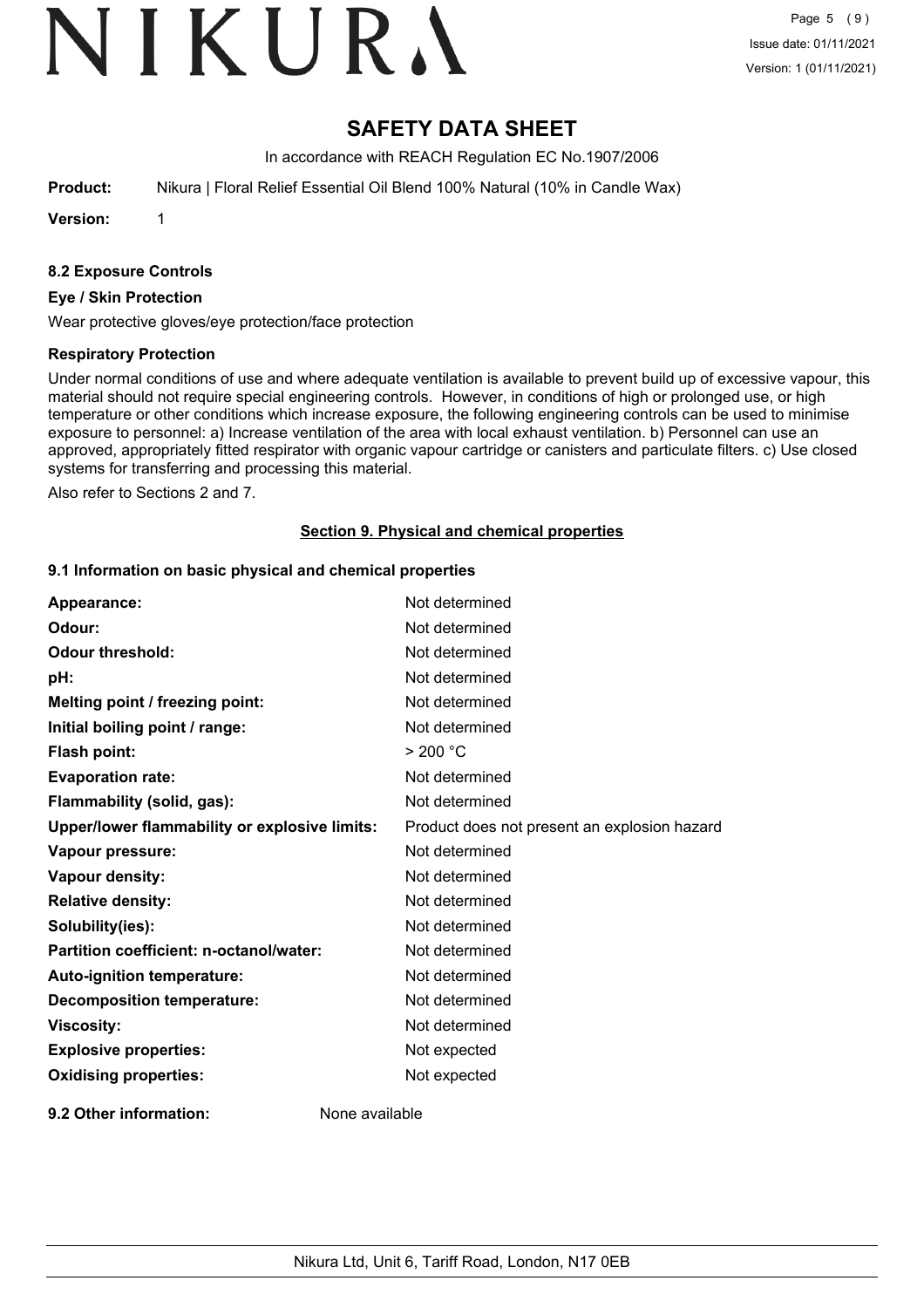# **SAFETY DATA SHEET**

In accordance with REACH Regulation EC No.1907/2006

**Product:** Nikura | Floral Relief Essential Oil Blend 100% Natural (10% in Candle Wax)

**Version:** 1

# **Section 10. Stability and reactivity**

## **10.1 Reactivity:**

Presents no significant reactivity hazard, by itself or in contact with water.

## **10.2 Chemical stability:**

Good stability under normal storage conditions.

## **10.3 Possibility of hazardous reactions:**

Not expected under normal conditions of use.

**10.4 Conditions to avoid:** Avoid extreme heat.

**10.5 Incompatible materials:** Avoid contact with strong acids, alkalis or oxidising agents.

## **10.6 Hazardous decomposition products:**

Not expected.

## **Section 11. Toxicological information**

## **11.1 Information on toxicological effects**

This mixture has not been tested as a whole for health effects. The health effects have been calculated using the methods outlined in Regulation (EC) No 1272/2008 (CLP).

| <b>Acute Toxicity:</b>                    | Based on available data the classification criteria are not met. |
|-------------------------------------------|------------------------------------------------------------------|
| <b>Acute Toxicity Oral</b>                | >5000                                                            |
| <b>Acute Toxicity Dermal</b>              | Not Applicable                                                   |
| <b>Acute Toxicity Inhalation</b>          | Not Available                                                    |
| <b>Skin corrosion/irritation:</b>         | Based on available data the classification criteria are not met. |
| Serious eye damage/irritation:            | Based on available data the classification criteria are not met. |
| <b>Respiratory or skin sensitisation:</b> | Sensitization - Skin Category 1                                  |
| Germ cell mutagenicity:                   | Based on available data the classification criteria are not met. |
| <b>Carcinogenicity:</b>                   | Based on available data the classification criteria are not met. |
| <b>Reproductive toxicity:</b>             | Based on available data the classification criteria are not met. |
| <b>STOT-single exposure:</b>              | Based on available data the classification criteria are not met. |
| <b>STOT-repeated exposure:</b>            | Based on available data the classification criteria are not met. |
| <b>Aspiration hazard:</b>                 | Based on available data the classification criteria are not met. |

## **Information about hazardous ingredients in the mixture**

Not Applicable

Refer to Sections 2 and 3 for additional information.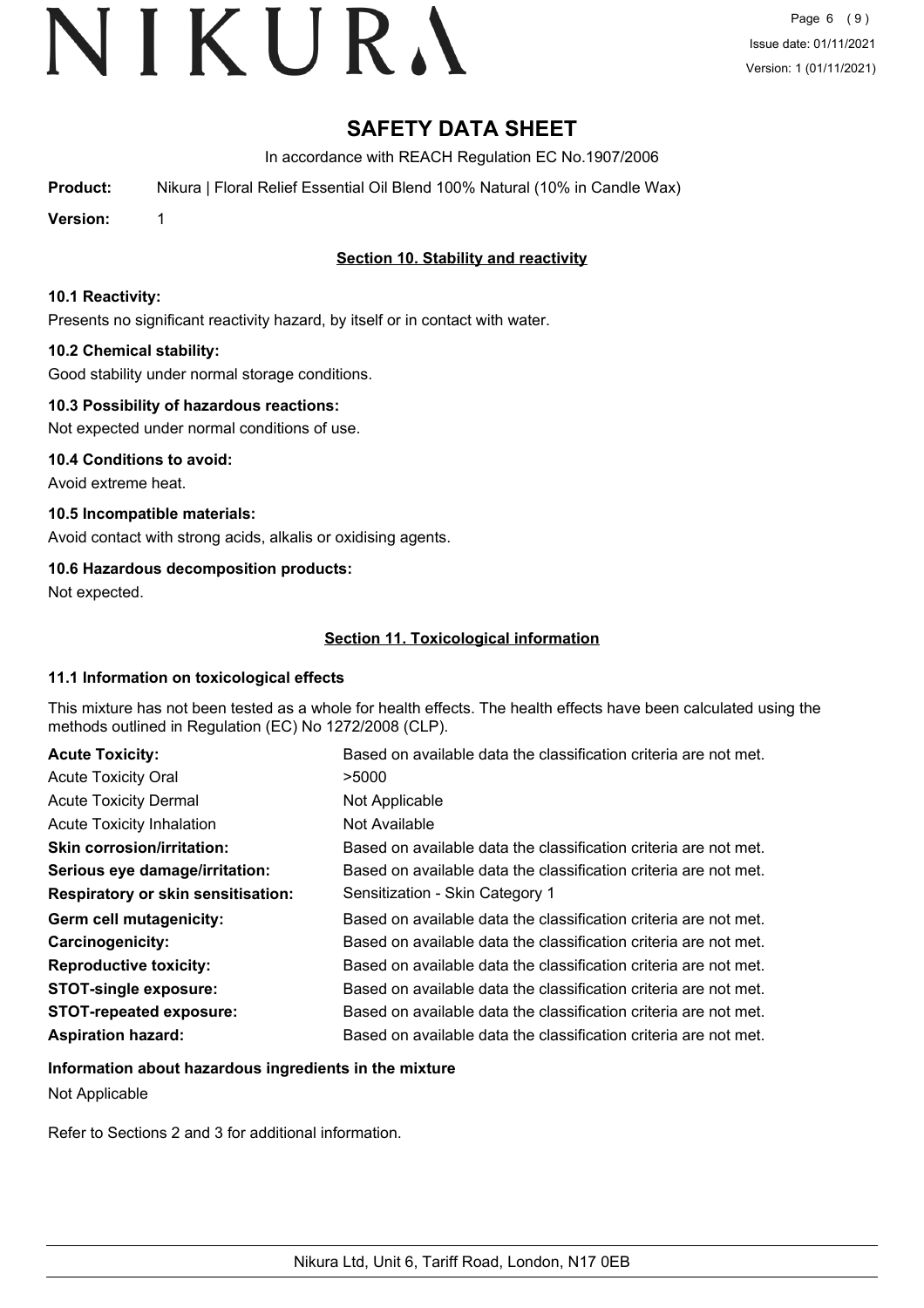Page 7 (9) Issue date: 01/11/2021 Version: 1 (01/11/2021)

# **SAFETY DATA SHEET**

In accordance with REACH Regulation EC No.1907/2006

**Product:** Nikura | Floral Relief Essential Oil Blend 100% Natural (10% in Candle Wax)

**Version:** 1

## **Section 12. Ecological information**

| 12.1 Toxicity: |  |
|----------------|--|
|----------------|--|

Harmful to aquatic life with long lasting effects.

- **12.2 Persistence and degradability:** Not available
- **12.3 Bioaccumulative potential:** Not available
- **12.4 Mobility in soil:** Not available

## **12.5 Results of PBT and vPvB assessment:**

This substance does not meet the PBT/vPvB criteria of REACH, annex XIII.

**12.6 Other adverse effects:** Not available

## **Section 13. Disposal considerations**

## **13.1 Waste treatment methods:**

Dispose of in accordance with local regulations. Avoid disposing into drainage systems and into the environment. Empty containers should be taken to an approved waste handling site for recycling or disposal.

## **Section 14. Transport information**

| 14.1 UN number:                    | Not classified                              |
|------------------------------------|---------------------------------------------|
| 14.2 UN Proper Shipping Name:      | ۰                                           |
| 14.3 Transport hazard class(es):   | Not classified                              |
| <b>Sub Risk:</b>                   | Not classified                              |
| 14.4. Packing Group:               | Not classified                              |
| <b>14.5 Environmental hazards:</b> | Not environmentally hazardous for transport |
| 14.6 Special precautions for user: | None additional                             |
|                                    |                                             |

## **14.7 Transport in bulk according to Annex II of MARPOL73/78 and the IBC Code:**

Not classified

## **Section 15. Regulatory information**

## **15.1 Safety, health and environmental regulations/legislation specific for the substance or mixture** None additional

## **15.2 Chemical Safety Assessment**

A Chemical Safety Assessment has not been carried out for this product.

## **Section 16. Other information**

| <b>Concentration % Limits:</b>  | EH C3=52.63% SS 1=37.30% |
|---------------------------------|--------------------------|
| <b>Total Fractional Values:</b> | EH C3=1.90 SS 1=2.68     |
| Key to revisions:               |                          |
| Not applicable                  |                          |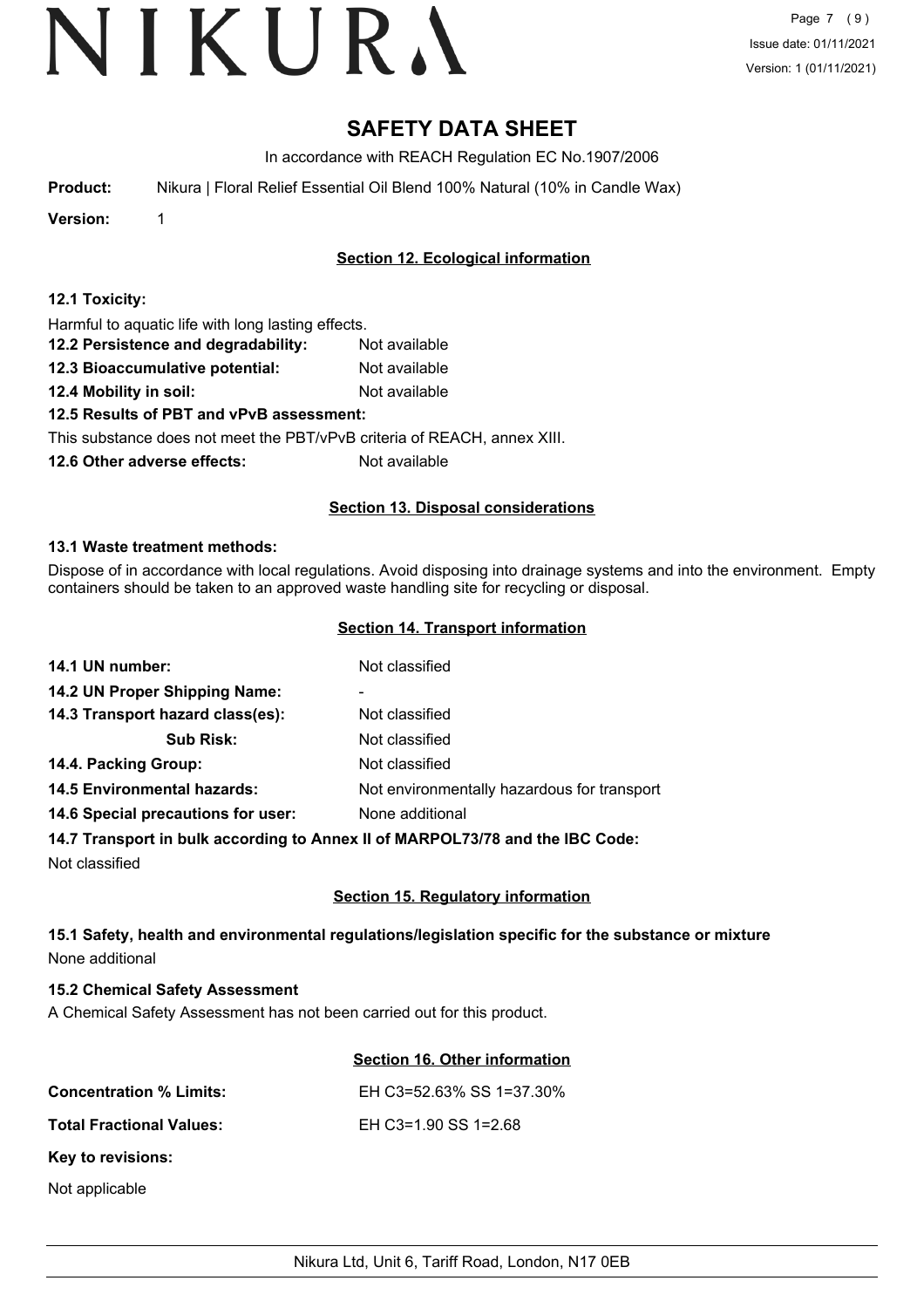# **SAFETY DATA SHEET**

In accordance with REACH Regulation EC No.1907/2006

**Product:** Nikura | Floral Relief Essential Oil Blend 100% Natural (10% in Candle Wax)

**Version:** 1

## **Key to abbreviations:**

| Abbreviation      | <b>Meaning</b>                                                                                                                      |
|-------------------|-------------------------------------------------------------------------------------------------------------------------------------|
| Aquatic Acute 1   | Hazardous to the Aquatic Environment - Acute Hazard Category 1                                                                      |
| Aquatic Chronic 1 | Hazardous to the Aquatic Environment - Long-term Hazard Category 1                                                                  |
| Aquatic Chronic 2 | Hazardous to the Aquatic Environment - Long-term Hazard Category 2                                                                  |
| Aquatic Chronic 3 | Hazardous to the Aquatic Environment - Long-term Hazard Category 3                                                                  |
| Aquatic Chronic 4 | Hazardous to the Aquatic Environment - Long-term Hazard Category 4                                                                  |
| Asp. Tox 1        | <b>Aspiration Hazard Category 1</b>                                                                                                 |
| Eye Dam. 1        | Eye Damage / Irritation Category 1                                                                                                  |
| Eye Irrit. 2      | Eye Damage / Irritation Category 2                                                                                                  |
| Flam. Liq. 3      | Flammable Liquid, Hazard Category 3                                                                                                 |
| H226              | Flammable liquid and vapour.                                                                                                        |
| H304              | May be fatal if swallowed and enters airways.                                                                                       |
| H315              | Causes skin irritation.                                                                                                             |
| H317              | May cause an allergic skin reaction.                                                                                                |
| H318              | Causes serious eye damage.                                                                                                          |
| H319              | Causes serious eye irritation.                                                                                                      |
| H400              | Very toxic to aquatic life.                                                                                                         |
| H410              | Very toxic to aquatic life with long lasting effects.                                                                               |
| H411              | Toxic to aquatic life with long lasting effects.                                                                                    |
| H412              | Harmful to aquatic life with long lasting effects.                                                                                  |
| H413              | May cause long lasting harmful effects to aquatic life.                                                                             |
| P210              | Keep away from heat, sparks, open flames and hot surfaces. - No smoking.                                                            |
| P233              | Keep container tightly closed.                                                                                                      |
| P240              | Ground/bond container and receiving equipment.                                                                                      |
| P241              | Use explosion-proof electrical, ventilating and lighting equipment.                                                                 |
| P242              | Use only non-sparking tools.                                                                                                        |
| P243              | Take precautionary measures against static discharge.                                                                               |
| P261              | Avoid breathing vapour or dust.                                                                                                     |
| P <sub>264</sub>  | Wash hands and other contacted skin thoroughly after handling.                                                                      |
| P272              | Contaminated work clothing should not be allowed out of the workplace                                                               |
| P273              | Avoid release to the environment.                                                                                                   |
| P280              | Wear protective gloves/eye protection/face protection.                                                                              |
| P301/310          | IF SWALLOWED: Immediately call a POISON CENTER or doctor/physician.                                                                 |
| P302/352          | IF ON SKIN: Wash with plenty of soap and water.                                                                                     |
| P303/361/353      | IF ON SKIN (or hair): Remove/take off immediately all contaminated clothing. Rinse skin with water/shower.                          |
| P305/351/338      | IF IN EYES: Rinse cautiously with water for several minutes. Remove contact lenses, if present and easy to<br>do. Continue rinsing. |
| P310              | Immediately call a POISON CENTER or doctor/physician.                                                                               |
| P331              | Do not induce vomiting.                                                                                                             |
| P332/313          | If skin irritation occurs: Get medical advice/attention.                                                                            |
| P333/313          | If skin irritation or rash occurs: Get medical advice/attention.                                                                    |